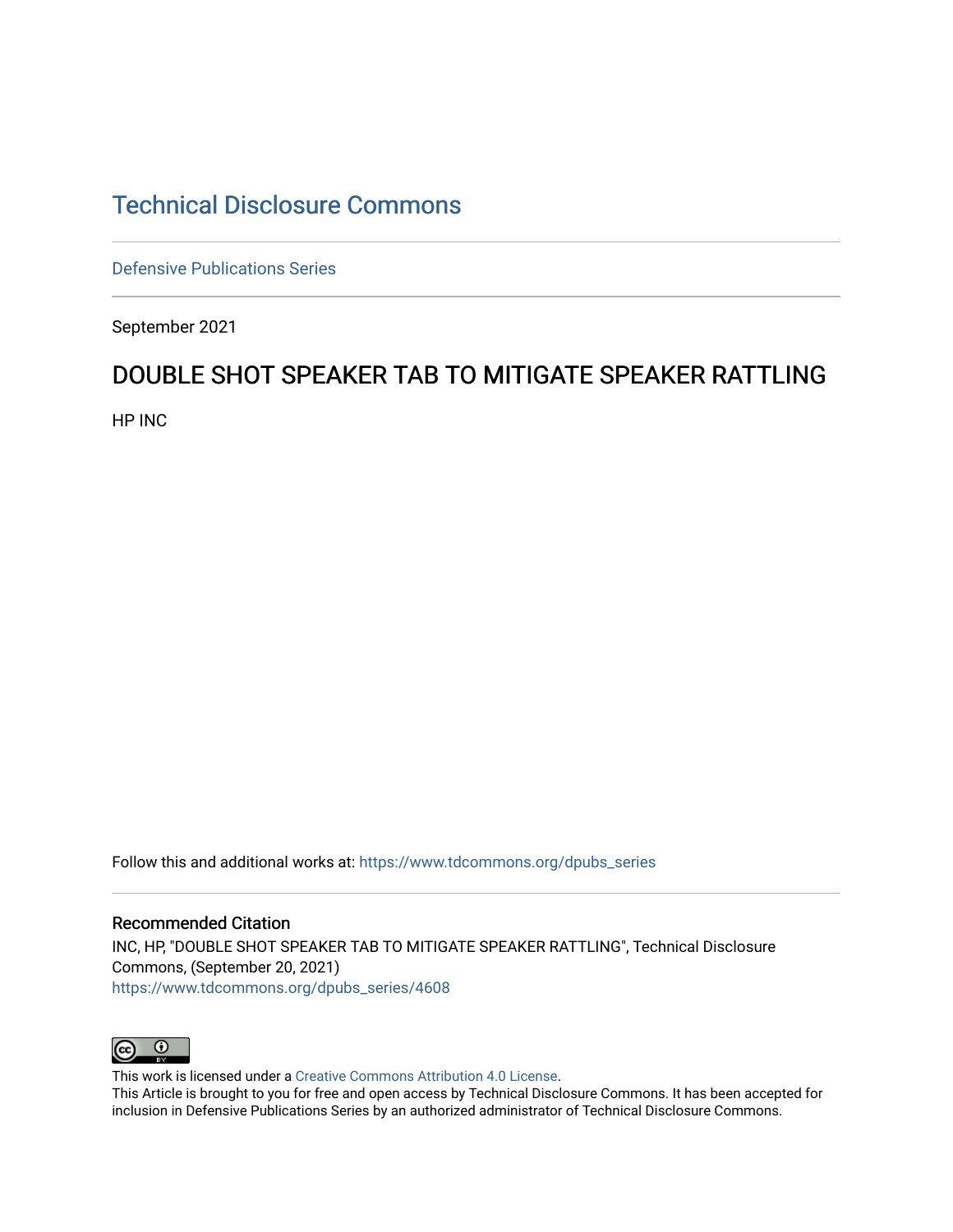## **Double Shot Speaker Tab to mitigate speaker rattling**

## **Objectives**

This design is to double‐shot the soft material (EL250 or EM400) onto the speaker chassis, and the soft material could be used as an elastic tab mounted to system to absorb the damping energy when vibration

## **Problem Solved**

Root Cause - Energy transmitting



The green part of picture above (Material Name: EL250 & EM400) is a soft material that are double injected onto speaker as screw datum to system so as to absorb the vibration energy when playing sound

#### **Prior Solutions**

Previous design was using damper + extended plastic tab + screw, but this solution is not solid, speaker still have chance to transmit energy to system C-Cover, and system cover will cause KB or other part to rattle, thus generating sound. The transmitting path, section, rattling result is shown below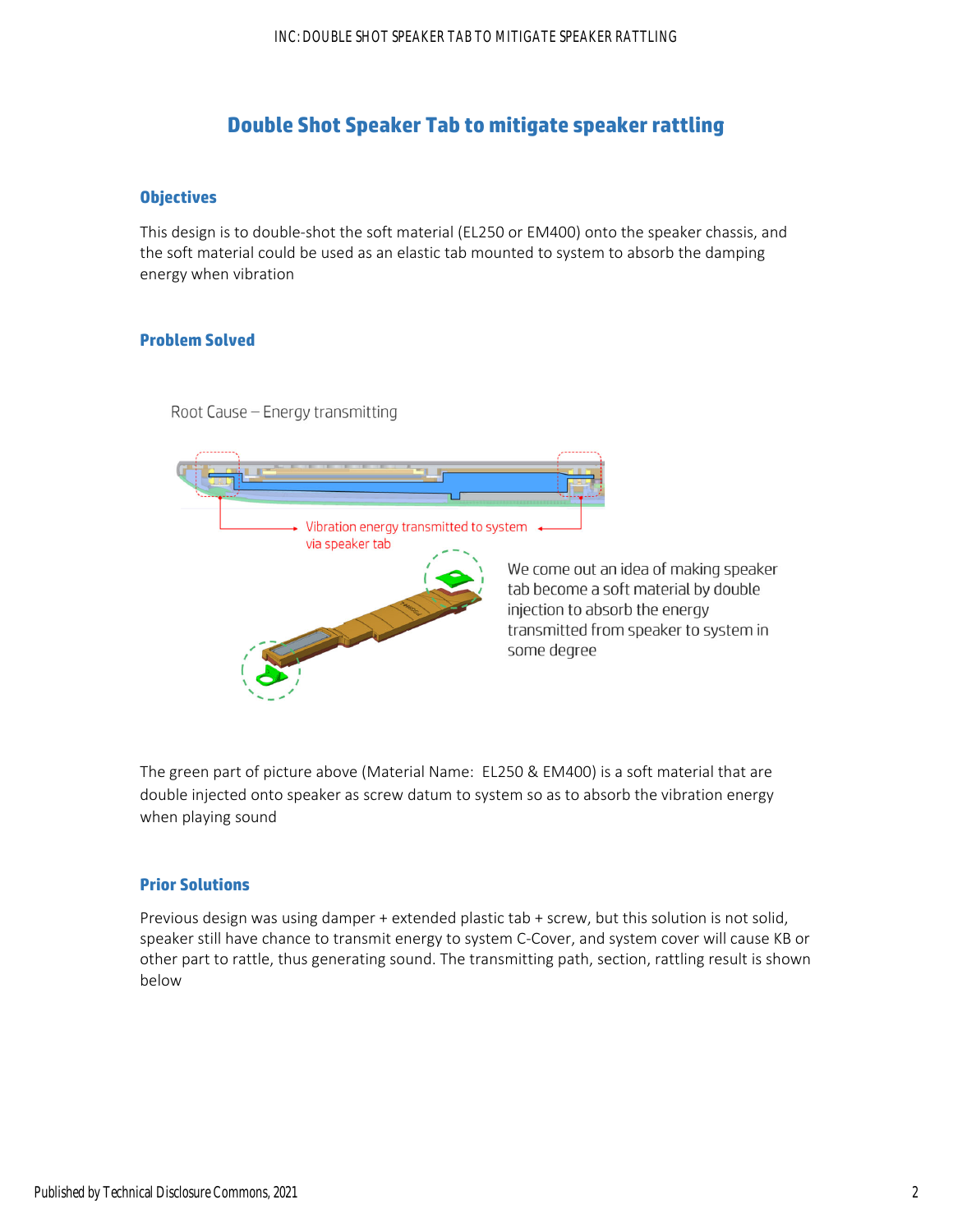

## **Description of invention**

We come out an idea of making speaker tab become a soft material by double injection to absorb the energy transmitted from speaker to system. The transmitting path is optimized, and the energy will be intercepted right in the double injection arm rather than the damper that is applied to system cover

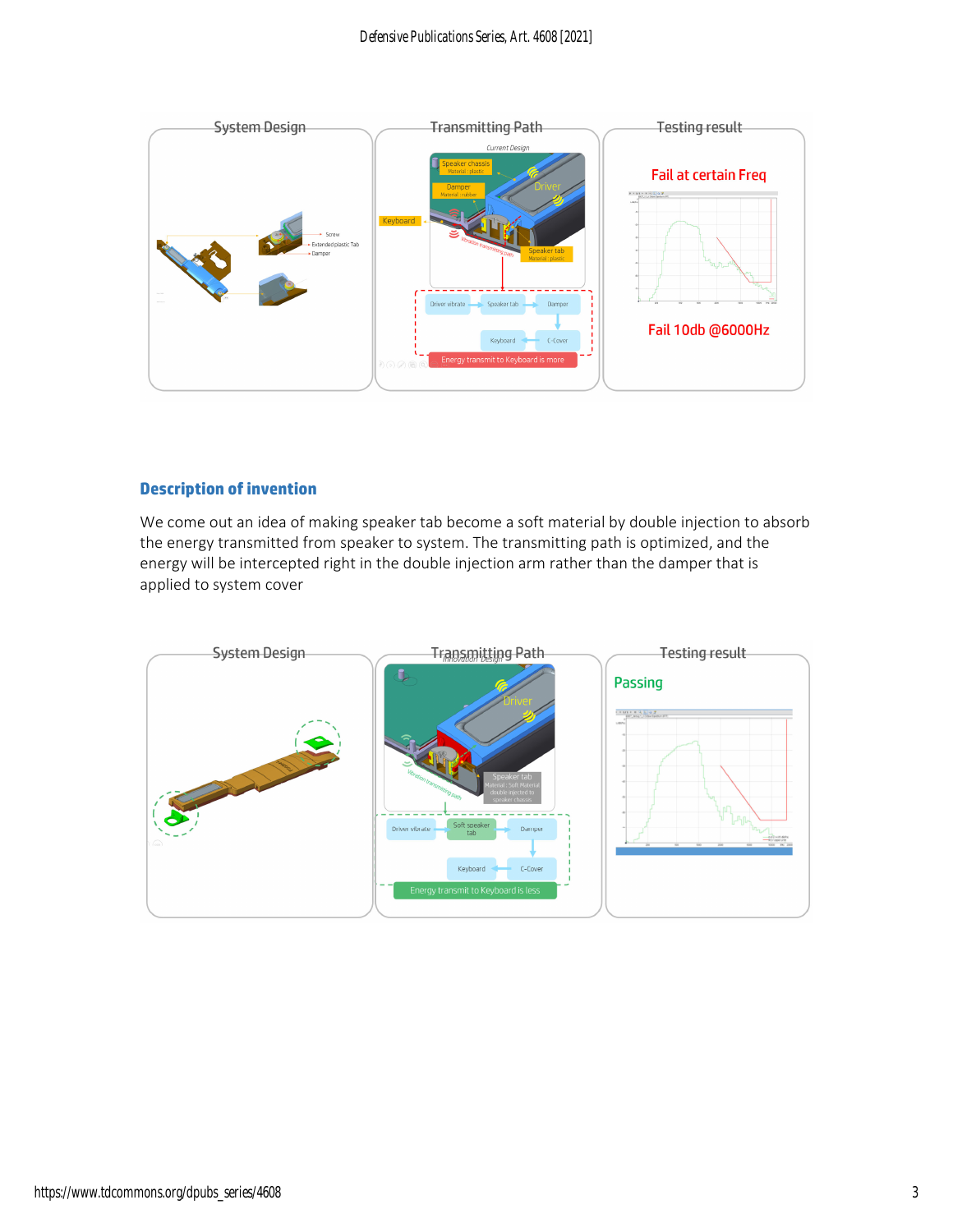#### **Process**

- 1. Molding speaker plastic chassis (without tab) with material ABS 406e as is often used
- 2. Put speaker plastic chassis into double shot tool
- 3. Molding rubber material (EM400/EL250) to be formed as tabs

| <b>Tab material</b>                              | <b>EL250 (DSM)</b> | <b>EM400 (DSM)</b> |
|--------------------------------------------------|--------------------|--------------------|
| Young's modulus                                  | 25Mpa              | 40 MPa             |
| <b>Density</b>                                   | 1080 kg/m3         | 1110kg/m3          |
| <b>Speaker Chassis</b><br><b>Rubber material</b> |                    |                    |

- 4. Assemble speaker with rubber tab to system.
- 5. Assemble screw

## **Advantages**

Using molded rubber design will have better damping result as this design intercepts vibration right away when energy transfer to system boss, the simulating result prove concept positive



The C-Cover plastic under boss area is being set as the target point to know the vibration The result indicates that in some frequency level, mounting tab using EL250/EM400 ( soft material) is better than ABS plastic

## **Concept mock-up**